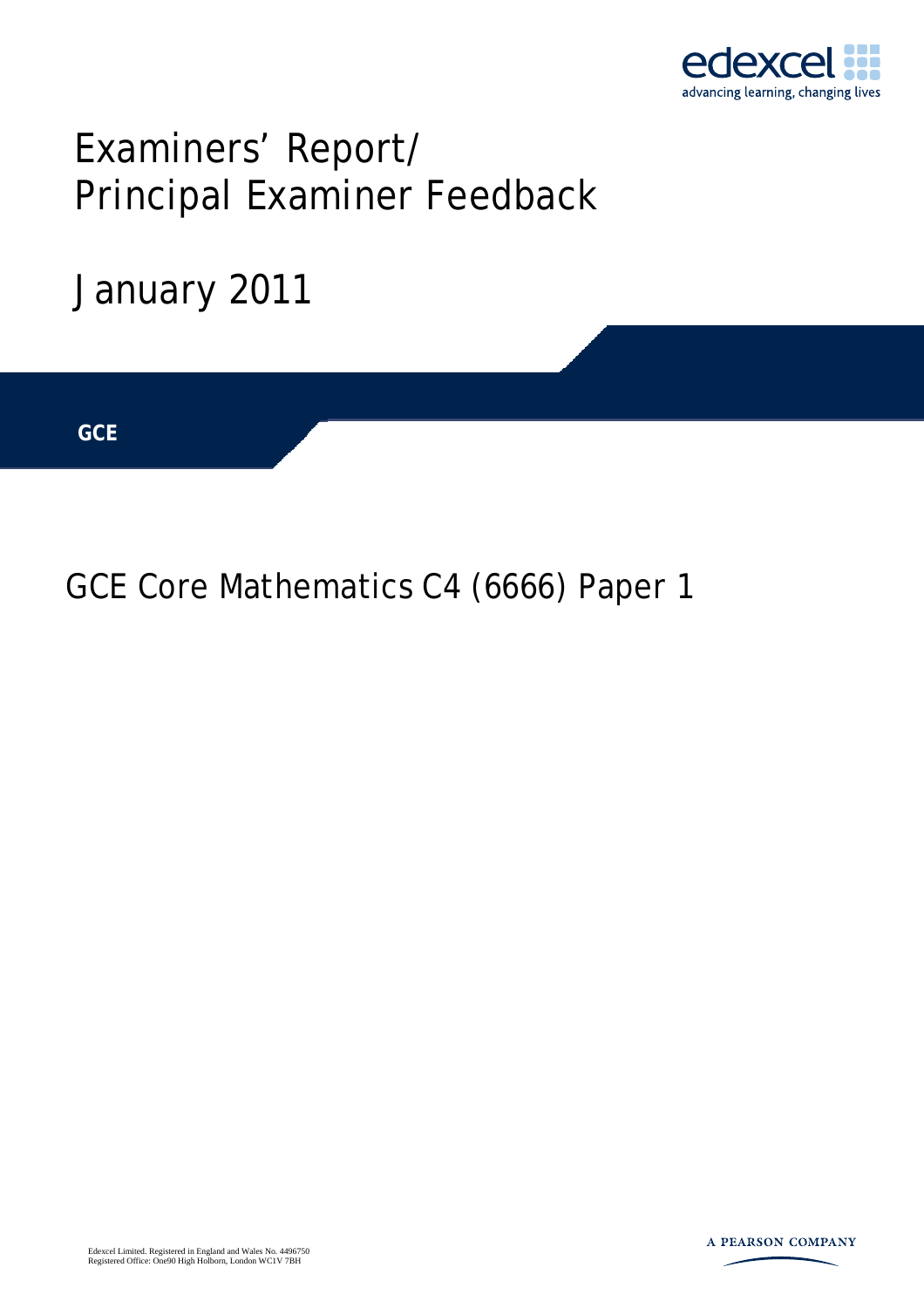Edexcel is one of the leading examining and awarding bodies in the UK and throughout the world. We provide a wide range of qualifications including academic, vocational, occupational and specific programmes for employers.

Through a network of UK and overseas offices, Edexcel's centres receive the support they need to help them deliver their education and training programmes to learners.

For further information, please call our GCE line on 0844 576 0025, our GCSE team on 0844 576 0027, or visit our website at www.edexcel.com.

If you have any subject specific questions about the content of this Examiners' Report that require the help of a subject specialist, you may find our Ask The Expert email service helpful.

Ask The Expert can be accessed online at the following link:

http://www.edexcel.com/Aboutus/contact-us/

January 2011 Publications Code UA026240 All the material in this publication is copyright © Edexcel Ltd 2011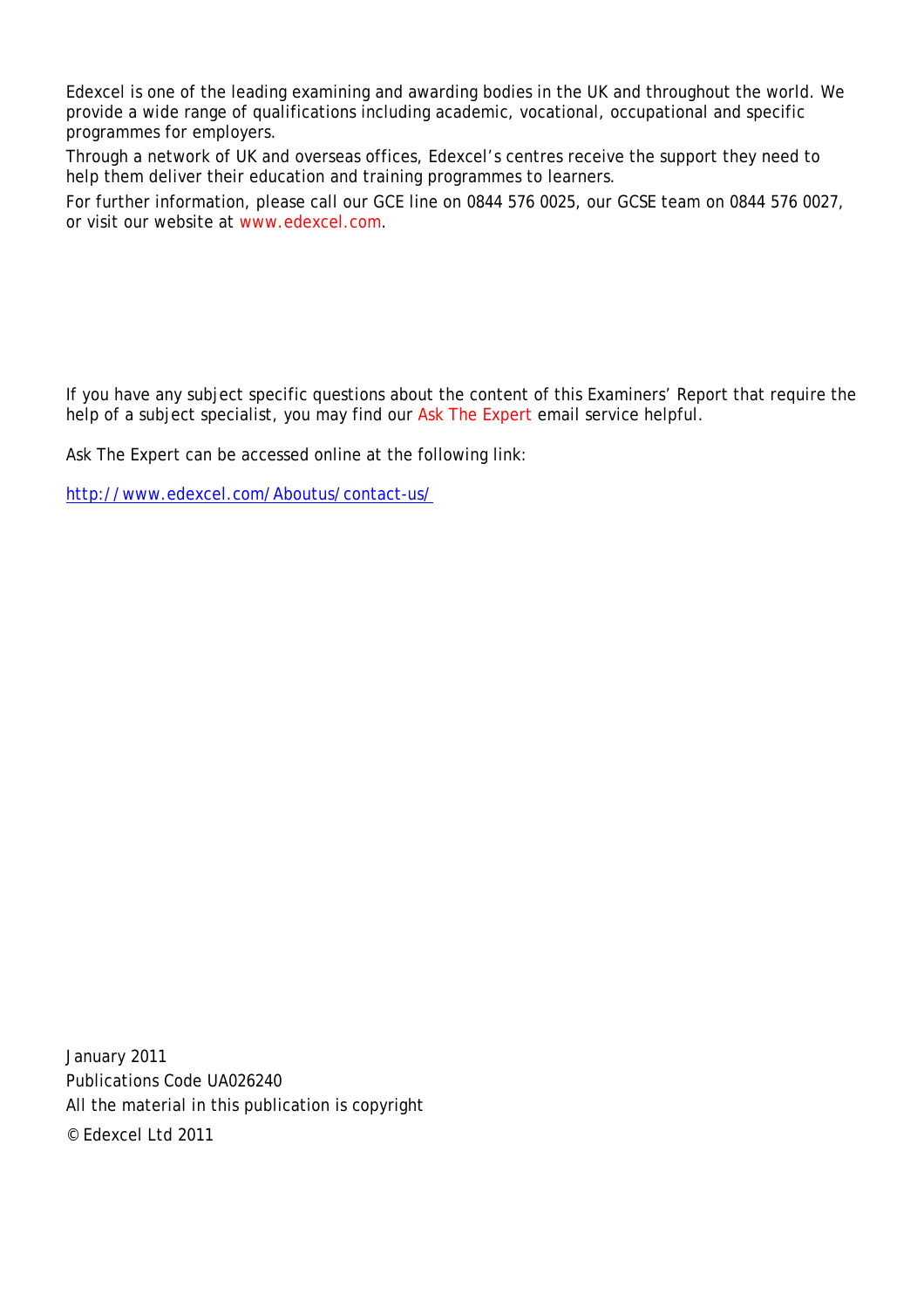### **Core Mathematics C4 Specification 6666**

#### **Introduction**

The majority of candidates who took this paper found it straightforward and many correct solutions were seen to all questions on the paper. The quality of algebraic manipulation was generally good and the work seen in the question on the binomial theorem was particularly impressive. The standard of presentation was good and almost all candidates now recognise that, when a question asks for an exact answer, a decimal approximation is not acceptable.

Problems did arise, however, with candidates giving exact answers to questions, presumably derived from calculators with functions that gave such answers, without any supporting working. The rubric on the front of the paper advises candidates that they "should show sufficient working to make your methods clear to the examiner". When, for example, a questions states, as question 2 does on this paper, "Use differentiation to find the value of …" then, if the process of differentiation is not shown, the conditions of the question have not been complied with and little or no credit can be awarded.

#### **Report on individual questions**

#### **Question 1**

This proved a good starting question and full marks were common. A few candidates differentiated the expression, using the product rule. However, the great majority realised that integration by parts was necessary and such errors as were seen usually arose from integrating  $\sin 2x$  and  $\cos 2x$  incorrectly. Both errors of sign and multiplying (rather than dividing) by 2 were not uncommon. Most knew how to use the limits and

complete the question. In some cases the numerically correct answer,  $\frac{\pi}{4}$ , was obtained after incorrect working. In these cases, the final A mark was not awarded.

#### **Question 2**

Those who knew, and often quoted, a formula of the form  $\frac{d}{d} (a^x) = a^x \ln a$ d  $\frac{d}{dx}(a^x) = a^x \ln a$  usually found this question straightforward. Those who did not, tried a number of methods and these

were frequently incorrect. Errors seen included  $-16t \big(0.5 \big)^{t-1}, \;\; -16 \big(0.5 \big)$  In  $t$  and  $8^t$  In  $t$  .

Nearly all candidates substituted  $t = 3$  into their  $\frac{d}{dt}$ d *I t* but a significant number of

candidates failed to give their answer in the form ln *a* , as required by the question, leaving their answer in the form  $n \ln a$ .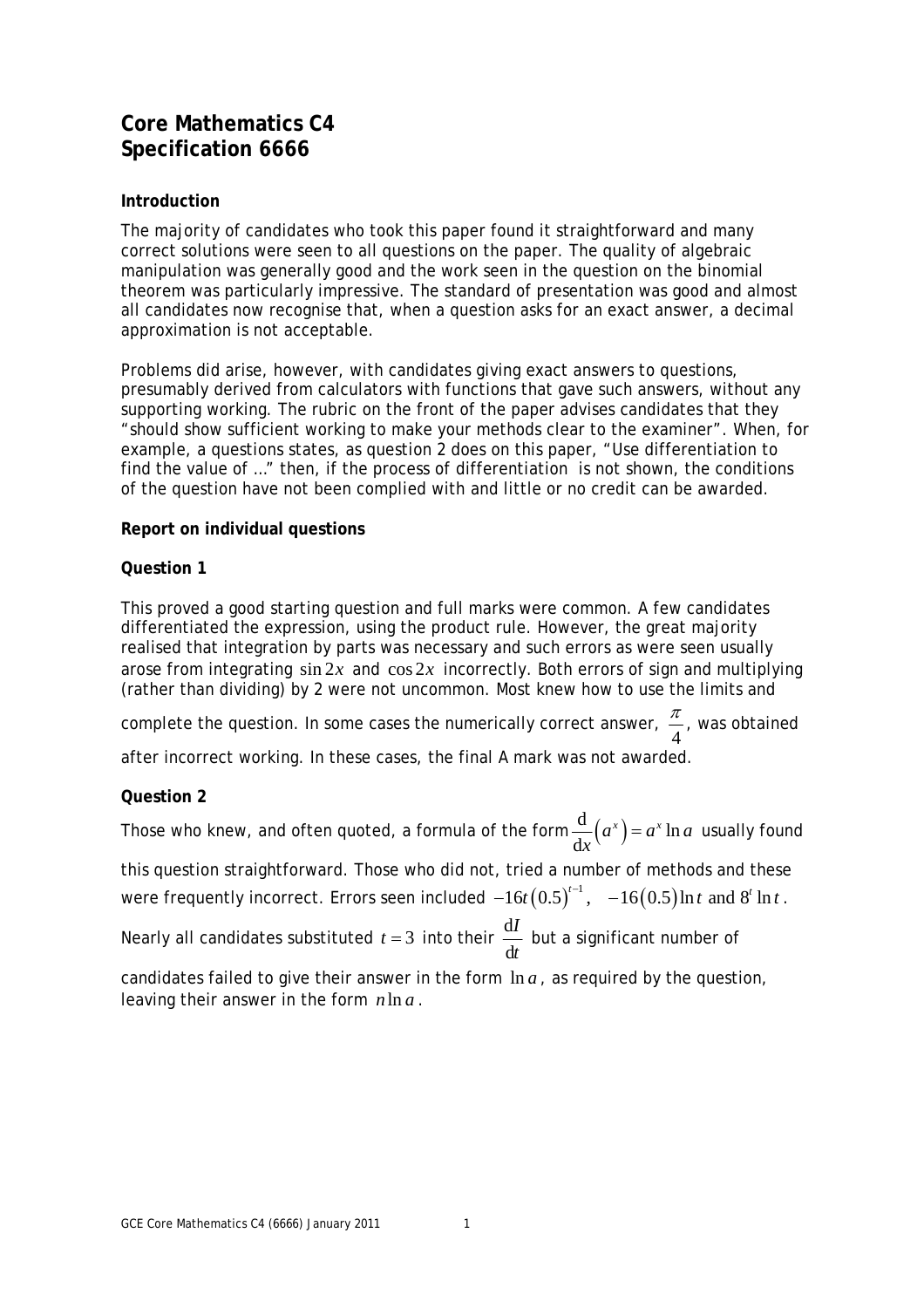#### **Question 3**

Partial fractions are well understood and part (a) was usually fully correct. The majority used substitution to find the constants and comparing constants was rare, as was the use of the cover up rule. One error that was seen from time to time was  $5A = 5 \Rightarrow A = 5$ .

Part (b) was also well done and the common error  $\int \frac{3}{2} dx = 3\ln(3x+2)$  $3x + 2$  $\frac{3}{x+2}dx = 3\ln(3x+$  $\int \frac{3}{3x+2} dx = 3\ln(3x+2)$  was seen less

often than in some recent examinations.

Part (c) proved more difficult. Many could not separate the variables correctly and some did not even realise that this was necessary. Some kept the 5 with the *y* and this caused problems in applying the result of part (b) correctly. Those who established the appropriate method usually included a constant of integration and were able to obtain an equation to find its value. Making *y* the subject of the formula proved difficult and moving from an expression of the form  $\ln y = \ln (f(x)) + \ln k$  to  $y = f(x) + k$  was a common error.

#### **Question 4**

This question was well done and full marks were common. Part (a) was almost always correct and such errors as were seen were errors of arithmetic. Even at this level  $2 - -3 = 1$  is seen from time to time. For (b), the majority knew the form of a straight line. A few got the vectors the wrong way round or produced an answer of the form

 $\mathbf{r} = \mathbf{a} + \lambda \mathbf{b}$ . The commonest error was to give an answer of the form 1)  $(-3)$  $3 \vert + \lambda \vert 5$ 2  $\vert -3 \vert$  $\begin{pmatrix} 1 \\ -3 \\ +2 \end{pmatrix} + \lambda \begin{pmatrix} -3 \\ 5 \\ -2 \end{pmatrix}$  $\begin{pmatrix} 2 \end{pmatrix}$   $\begin{pmatrix} -3 \end{pmatrix}$ , not

recognising that, as the question asks for an equation, this expression must be preceded by  $\mathbf{r} = ...$ 

Part (c) was more demanding and many were unable to choose vectors in the appropriate directions. Almost all knew that they had to form an equation by equating a scalar product to zero. However, often one of the position vectors was used; finding the scalar  $\rightarrow$ product to zero. However, often one of the position vectors was used, infinity the scalar<br>product of  $\overrightarrow{OC}$  with  $\overrightarrow{AB}$  being a common choice. Some formed the scalar product of *AB* with the vector equation of  $\overrightarrow{AC}$  obtaining equations involving parameters as well as *p*. Almost all knew the appropriate method for part (d).

#### **Question 5**

Part (a) was well done. Those who could write  $\left( 2\! -\! 3x\right) ^{-2}$  as  $2^{-2}\left(1-\frac{3}{2}x\right)^{-2}$ 2 *x*  $-2\left(1-\frac{3}{2}x\right)^{-2}$  nearly always

expanded correctly and those who could not were usually able to gain 2 or 3 marks by showing that they knew how to expand binomial expressions. The distribution of marks for part (b) was bimodal; the majority of candidates obtaining either 0 or 5 marks. Those who knew how to proceed were able to obtain two linear equations by comparing coefficients and solve them for *a* and *b*. Apart from occasional algebraic slips, these candidates usually obtained full marks. Those who did not know the appropriate method often gave up very quickly and, wisely, went on to the next question. Those who were able to solve part (b) almost always completed the question.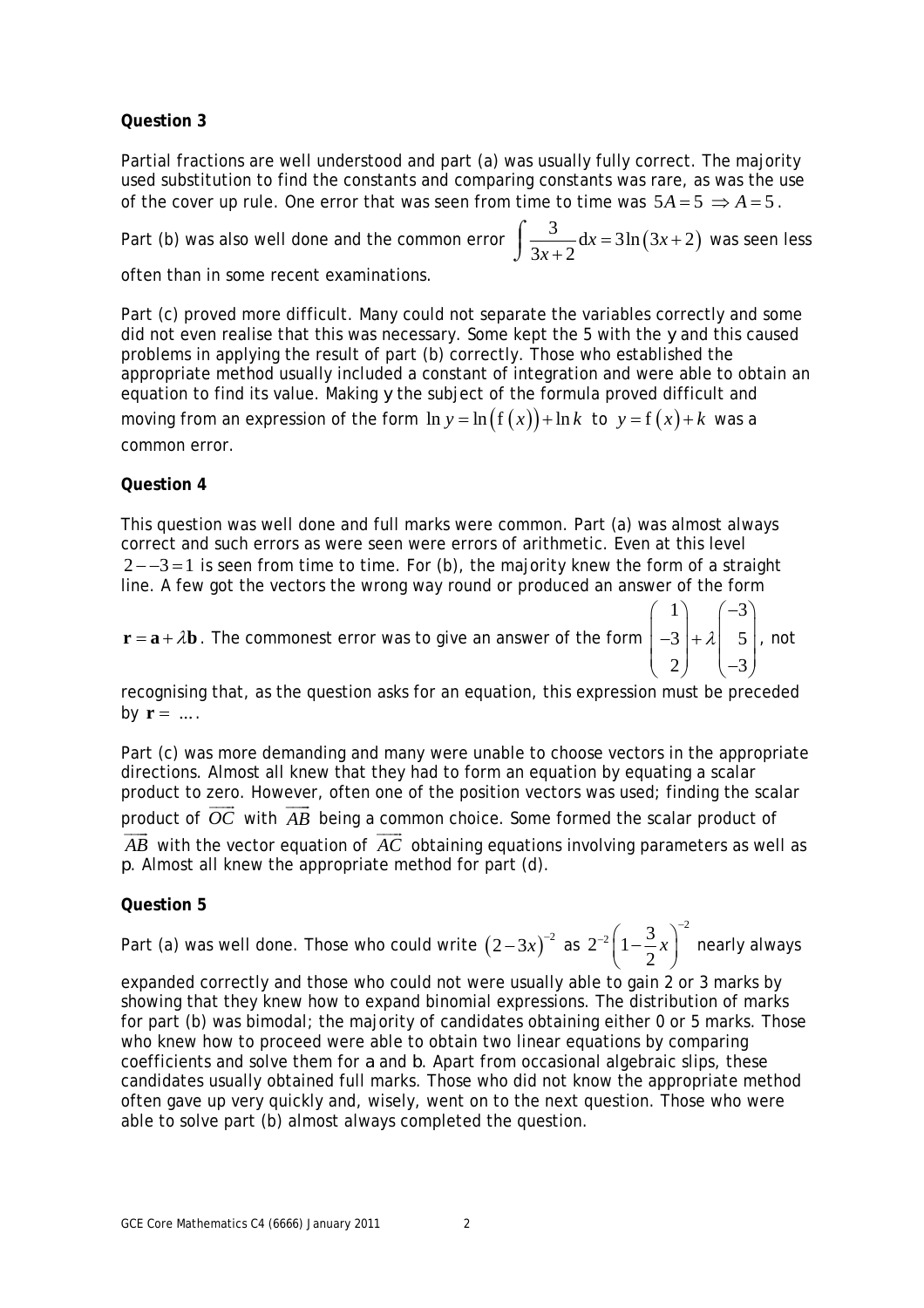#### **Question 6**

Although there were many correct solutions to part (a), a surprising number of candidates made mistakes in establishing  $\frac{d}{d}$ d *y x* from their  $\frac{d}{dx}$ d *y t* and their  $\frac{d}{dx}$ d *x t* . Both 2 and

 $2t<sup>3</sup>$  were seen and, in many cases, the method used was not clearly shown and this resulted in the loss of both the method and the accuracy marks. If  $\frac{\rm d}{{\rm d}t}$ d *y x* was correctly

found, the majority were able to complete this part correctly. A significant number, however, failed to read the question and gave the equation of the tangent rather than that of the normal. Part (b) was well done and nearly all could eliminate the parameter.

Quite a number of candidates thought that  $\left({\rm e}^x\right)^2$  was  ${\rm e}^{x^2}$  and this often caused a major loss of marks in part (c).

In part (c), the majority of candidates knew the volume formula but the attempts at integration were of a very variable quality. Many used the lead given in part (b) but the resulting squaring out of the brackets was often incorrect. Examples of errors seen are

 $(e^{2x})^2 = e^{4x^2}$  and  $(e^{2x}-2)^2 = e^{4x}+4$  or  $e^{4x}-4$ . There were also attempts at direct

integration, for example  $\int (e^{2x}-2)^2 dx = \frac{(e^{2x}-2)^3}{2}$ 3  $\int (e^{2x} - 2)^2 dx = \frac{(e^{2x} - 2)^3}{3}$ . Those who used parameters often

made similar mistakes and sometimes the  $\frac{d}{d}$ d *x t* was omitted. The choice of limits also

gave some difficulty; those who integrated using the variable *x* using the *t* limits and vice versa. Despite these frequent mistakes, there were many completely correct solutions.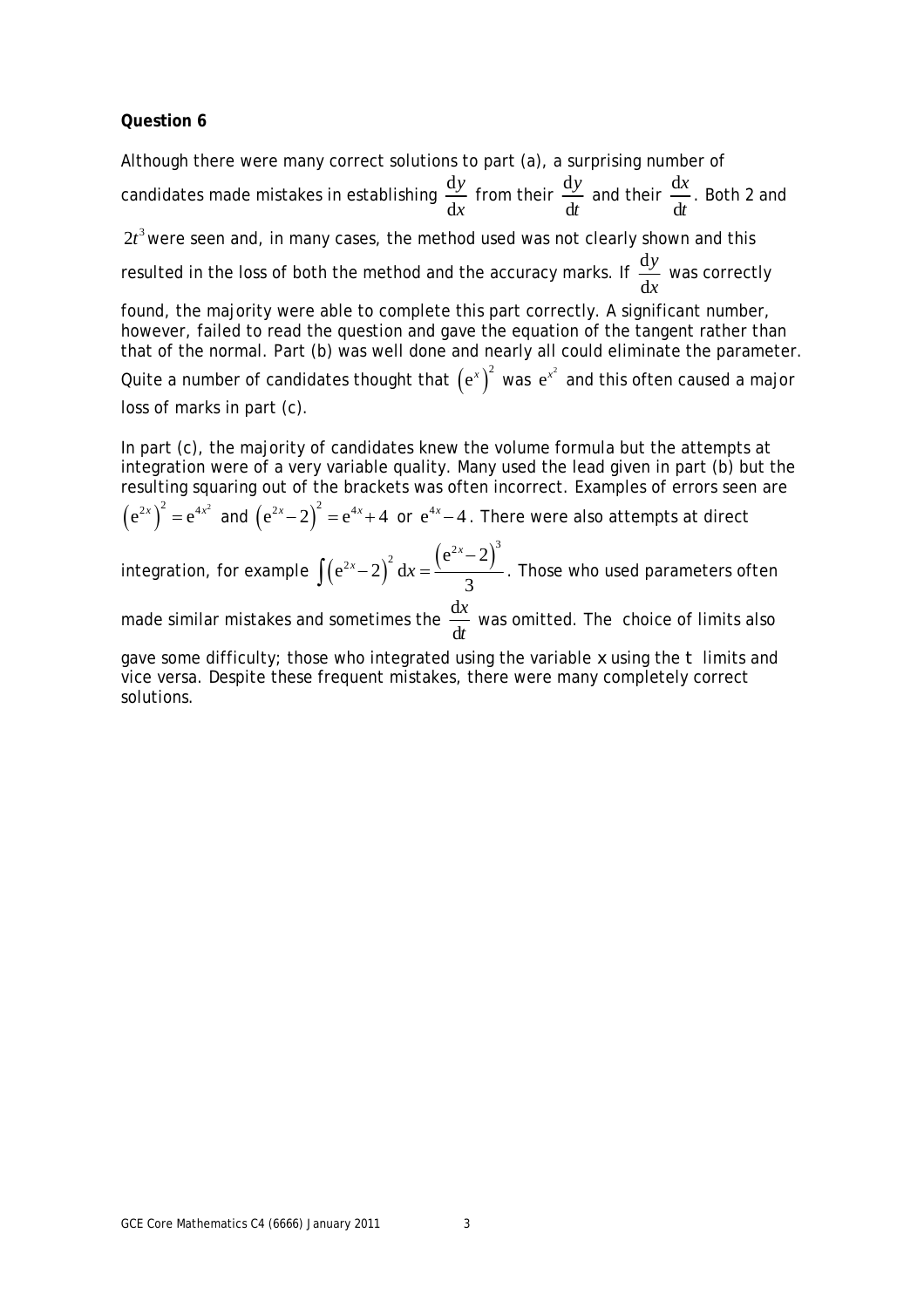#### **Question 7**

Parts (a) and (b) were usually fully correct and few lost marks through failing to work to the accuracy specified in the question. The trapezium rule is well known and the only error commonly seen was obtaining an incorrect width of an individual trapezium.

Part (c) proved more demanding. Many got off to a bad start. The substitution was deliberately given in the form  $x = (u-4)^2 + 1$  so that the essential  $\frac{dx}{dx} = 2(u-4)$ d  $\frac{dx}{u}$  = 2(*u* – 4) could

be found easily. Many, however, rearranged the substitution and obtained

 $\frac{dx}{1} = \frac{1}{2} (x-1)^{-\frac{1}{2}}$  $du$  2  $\frac{x}{2} = \frac{1}{2}$  (x *u*  $=\frac{1}{2}(x-1)^{-\frac{1}{2}}$  and the resulting algebraic manipulations often proved beyond

candidates. Those who did complete the substitution often failed to complete the definite integral. An unexpected difficulty was that a number of candidates failed, in the

context, to simplify  $4 + (u - 4)$  to  $u$ . Many did not see that  $\frac{2u - 8}{u - 8u}$ *u*  $\frac{-8}{-8}$  reduced to 2 $-\frac{8}{-8}$ *u* −<sup>o</sup> and

embarked upon complicated solutions using integration by parts which, although theoretically possible, were rarely completed. The choice of limits also gave some difficulties. The convention is used that a surd is taken as the positive square root. If this were not the case the expression given at the head of the question would be ambiguous. Some however produce limits resulting from negative square roots, 3 and 2, as well as the correct 5 and 6, and did not know which to choose. As in question 6, there was also some confusion in choosing the limits, some choosing the *x* limits when the *u* limits were appropriate and vice versa. Despite these difficulties, nearly 34% of the candidates gained full marks for this question.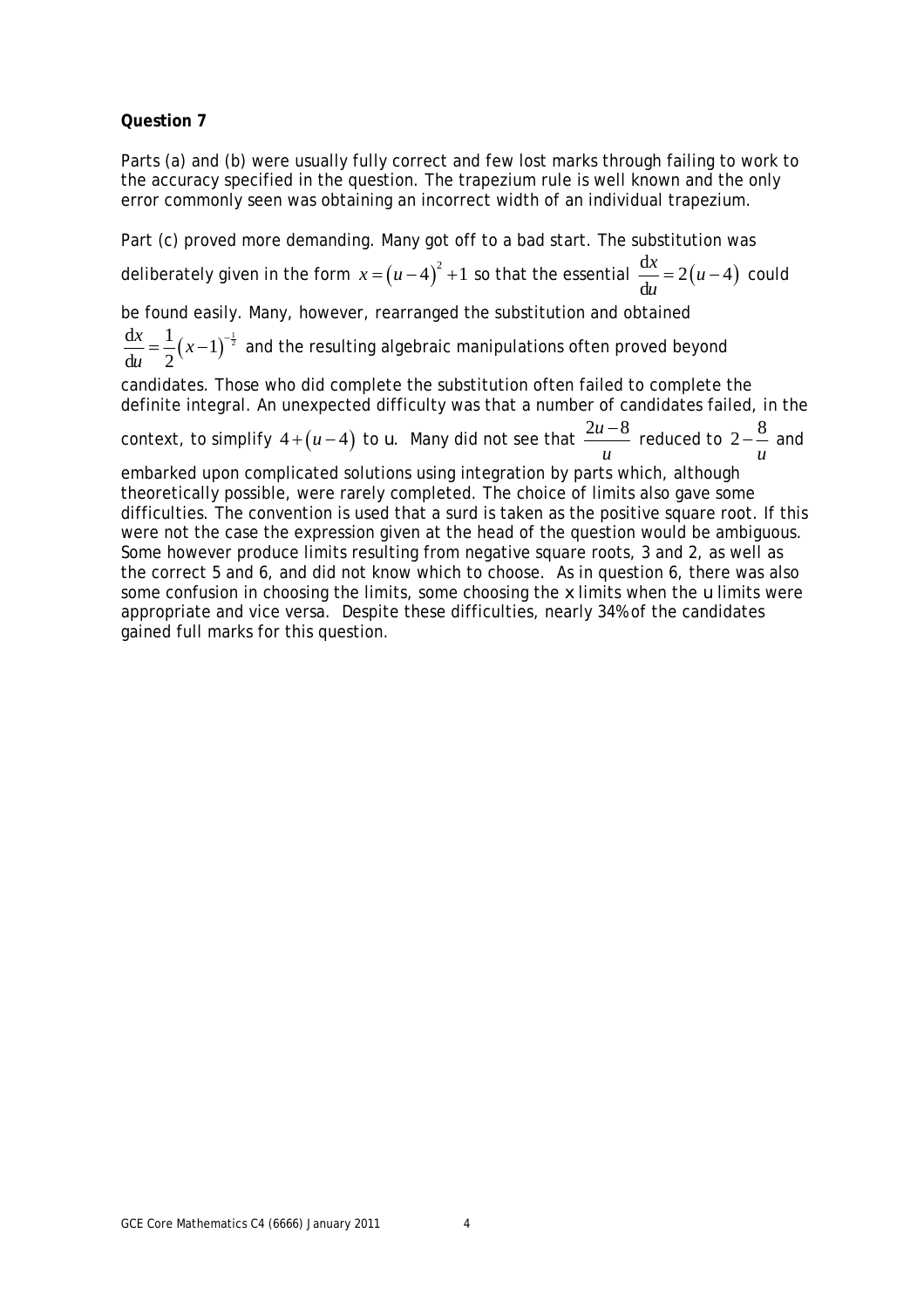#### **Grade Boundaries**

Grade boundaries for this, and all other papers, can be found on the website on this link: http://www.edexcel.com/iwantto/Pages/grade-boundaries.aspx